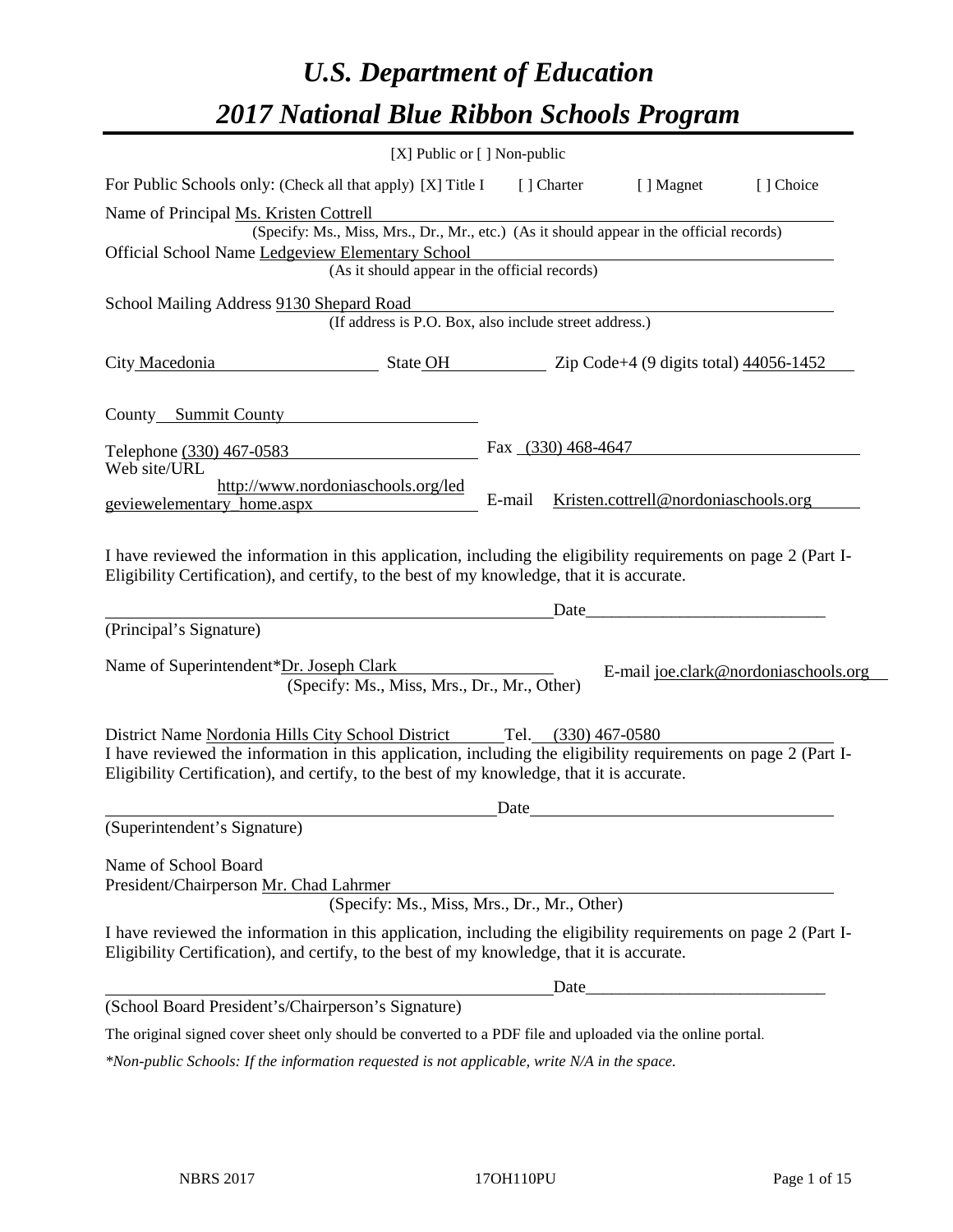The signatures on the first page of this application (cover page) certify that each of the statements below, concerning the school's eligibility and compliance with U.S. Department of Education and National Blue Ribbon Schools requirements, are true and correct.

- 1. The school configuration includes one or more of grades K-12. (Schools on the same campus with one principal, even a K-12 school, must apply as an entire school.)
- 2. All nominated public schools must meet the state's performance targets in reading (or English language arts) and mathematics and other academic indicators (i.e., attendance rate and graduation rate), for the all students group and all subgroups, including having participation rates of at least 95 percent using the most recent accountability results available for nomination.
- 3. To meet final eligibility, all nominated public schools must be certified by states prior to September 2017 in order to meet all eligibility requirements. Any status appeals must be resolved at least two weeks before the awards ceremony for the school to receive the award.
- 4. If the school includes grades 7 or higher, the school must have foreign language as a part of its curriculum.
- 5. The school has been in existence for five full years, that is, from at least September 2011 and each tested grade must have been part of the school for the past three years.
- 6. The nominated school has not received the National Blue Ribbon Schools award in the past five years: 2012, 2013, 2014, 2015, or 2016.
- 7. The nominated school has no history of testing irregularities, nor have charges of irregularities been brought against the school at the time of nomination. The U.S. Department of Education reserves the right to disqualify a school's application and/or rescind a school's award if irregularities are later discovered and proven by the state.
- 8. The nominated school has not been identified by the state as "persistently dangerous" within the last two years.
- 9. The nominated school or district is not refusing Office of Civil Rights (OCR) access to information necessary to investigate a civil rights complaint or to conduct a district-wide compliance review.
- 10. The OCR has not issued a violation letter of findings to the school district concluding that the nominated school or the district as a whole has violated one or more of the civil rights statutes. A violation letter of findings will not be considered outstanding if OCR has accepted a corrective action plan from the district to remedy the violation.
- 11. The U.S. Department of Justice does not have a pending suit alleging that the nominated school or the school district as a whole has violated one or more of the civil rights statutes or the Constitution's equal protection clause.
- 12. There are no findings of violations of the Individuals with Disabilities Education Act in a U.S. Department of Education monitoring report that apply to the school or school district in question; or if there are such findings, the state or district has corrected, or agreed to correct, the findings.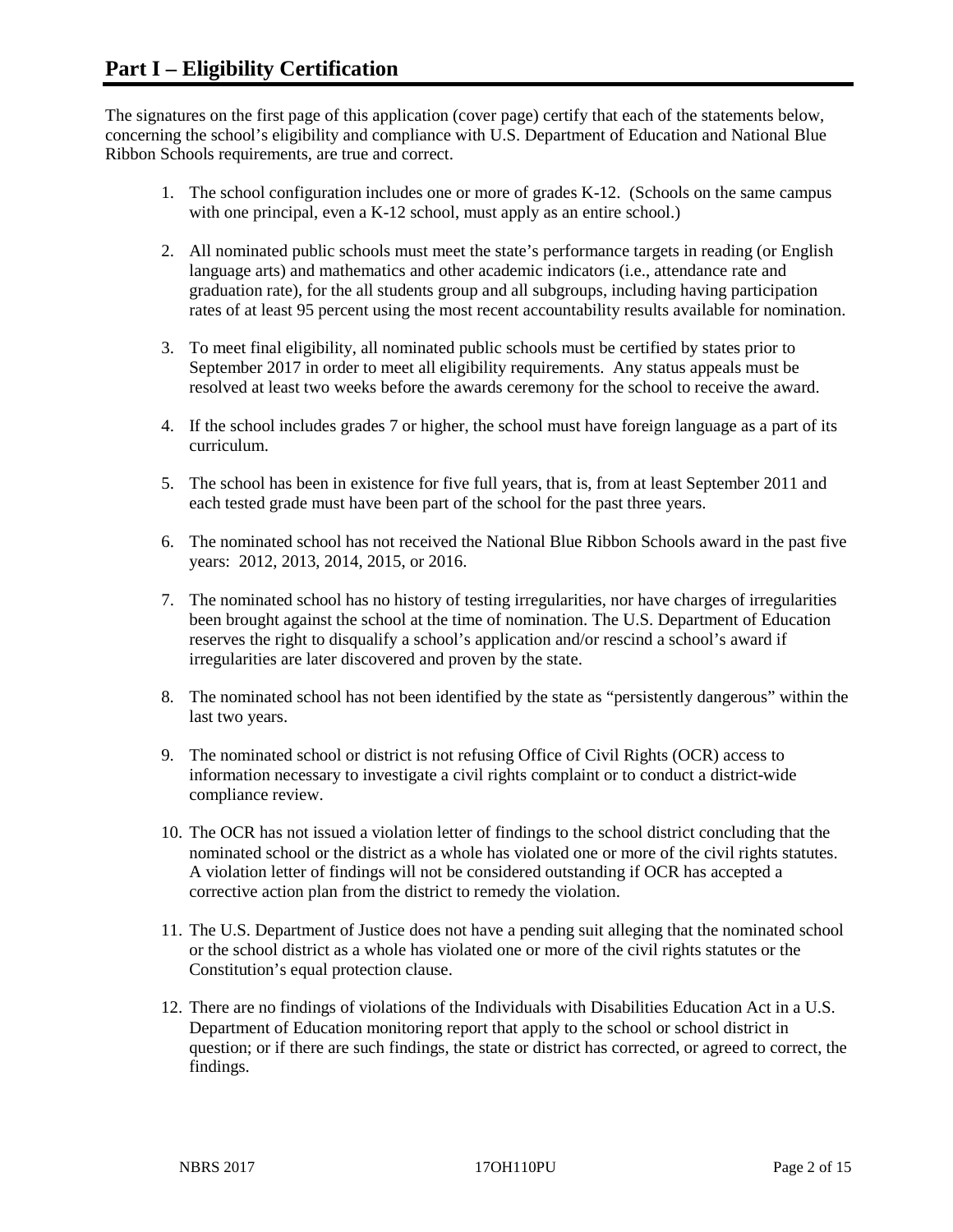# **PART II - DEMOGRAPHIC DATA**

#### **Data should be provided for the most recent school year (2016-2017) unless otherwise stated.**

#### **DISTRICT**

1. Number of schools in the district  $\frac{4}{4}$  Elementary schools (includes K-8) (per district designation): 1 Middle/Junior high schools 1 High schools 0 K-12 schools

#### 6 TOTAL

**SCHOOL** (To be completed by all schools)

- 2. Category that best describes the area where the school is located:
	- [] Urban or large central city [ ] Suburban with characteristics typical of an urban area [X] Suburban [ ] Small city or town in a rural area [ ] Rural
- 3. Number of students as of October 1, 2016 enrolled at each grade level or its equivalent in applying school:

| Grade                           | # of         | # of Females | <b>Grade Total</b> |
|---------------------------------|--------------|--------------|--------------------|
|                                 | <b>Males</b> |              |                    |
| <b>PreK</b>                     | 0            | 0            | 0                  |
| K                               | 35           | 47           | 82                 |
| $\mathbf{1}$                    | 35           | 46           | 81                 |
| $\overline{2}$                  | 45           | 56           | 101                |
| 3                               | 42           | 50           | 92                 |
| 4                               | 51           | 60           | 111                |
| 5                               | 0            | 0            | 0                  |
| 6                               | 0            | $\theta$     | 0                  |
| 7                               | 0            | 0            | 0                  |
| 8                               | $\theta$     | 0            | 0                  |
| 9                               | 0            | 0            | 0                  |
| 10                              | 0            | 0            | 0                  |
| 11                              | 0            | 0            | 0                  |
| 12 or higher                    | 0            | 0            | 0                  |
| <b>Total</b><br><b>Students</b> | 208          | 259          | 467                |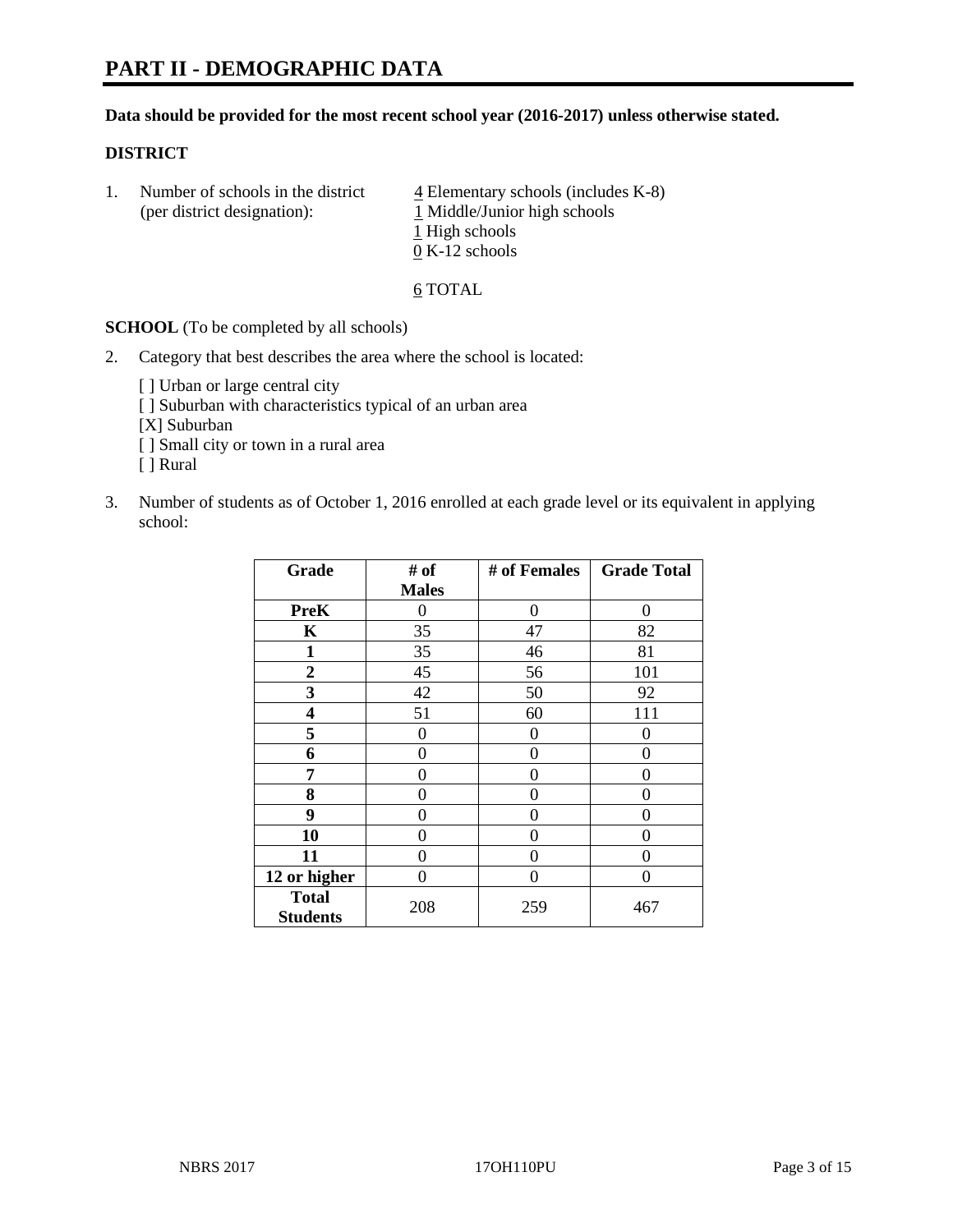the school: 5 % Asian

4. Racial/ethnic composition of  $\qquad \qquad \underline{0}$  % American Indian or Alaska Native 13 % Black or African American 1 % Hispanic or Latino 0 % Native Hawaiian or Other Pacific Islander 75 % White 6 % Two or more races **100 % Total**

(Only these seven standard categories should be used to report the racial/ethnic composition of your school. The Final Guidance on Maintaining, Collecting, and Reporting Racial and Ethnic Data to the U.S. Department of Education published in the October 19, 2007 *Federal Register* provides definitions for each of the seven categories.)

5. Student turnover, or mobility rate, during the 2015 – 2016 school year: 5%

This rate should be calculated using the grid below. The answer to (6) is the mobility rate.

| <b>Steps For Determining Mobility Rate</b>         | Answer |  |
|----------------------------------------------------|--------|--|
| (1) Number of students who transferred to          |        |  |
| the school after October 1, 2015 until the         | 11     |  |
| end of the 2015-2016 school year                   |        |  |
| (2) Number of students who transferred             |        |  |
| <i>from</i> the school after October 1, 2015 until | 11     |  |
| the end of the 2015-2016 school year               |        |  |
| (3) Total of all transferred students [sum of      | 22     |  |
| rows $(1)$ and $(2)$ ]                             |        |  |
| (4) Total number of students in the school as      | 488    |  |
| of October 1, 2015                                 |        |  |
| (5) Total transferred students in row (3)          | 0.045  |  |
| divided by total students in row (4)               |        |  |
| $(6)$ Amount in row $(5)$ multiplied by 100        | 5      |  |

6. English Language Learners (ELL) in the school:  $2\%$ 

9 Total number ELL

Specify each non-English language represented in the school (separate languages by commas): Punjabi, Vietnamese, Korean, Gujarati, Spanish

- 7. Students eligible for free/reduced-priced meals: 18 % Total number students who qualify: 86
- 8. Students receiving special education services:  $10\%$ 45 Total number of students served

Indicate below the number of students with disabilities according to conditions designated in the Individuals with Disabilities Education Act. Do not add additional conditions. It is possible that students may be classified in more than one condition.

| 7 Autism                | 0 Orthopedic Impairment                   |
|-------------------------|-------------------------------------------|
| 0 Deafness              | 10 Other Health Impaired                  |
| 0 Deaf-Blindness        | 9 Specific Learning Disability            |
| 1 Emotional Disturbance | 16 Speech or Language Impairment          |
| 1 Hearing Impairment    | 0 Traumatic Brain Injury                  |
| 0 Mental Retardation    | $Q$ Visual Impairment Including Blindness |
| 1 Multiple Disabilities | <b>0</b> Developmentally Delayed          |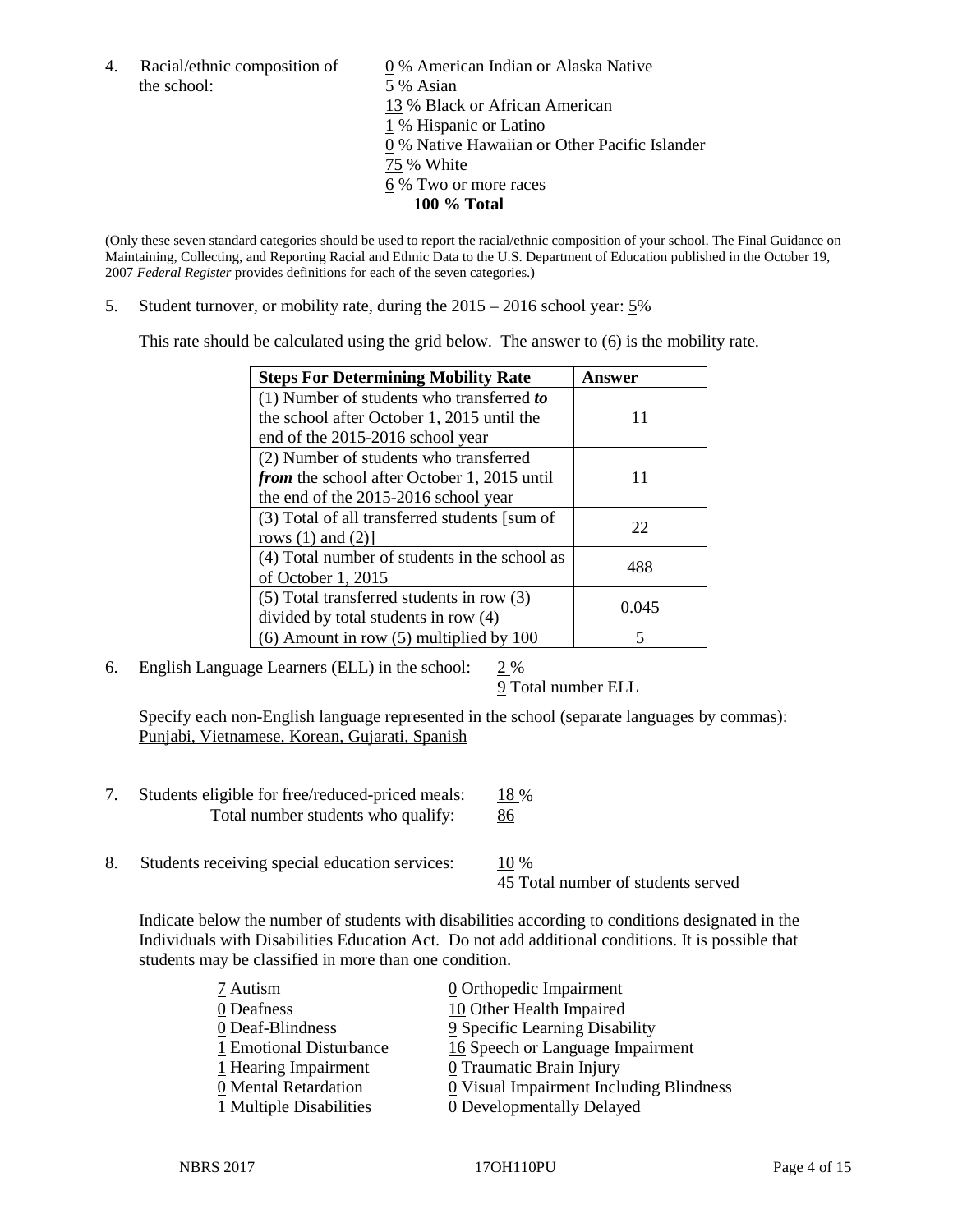- 9. Number of years the principal has been in her/his position at this school:  $1$
- 10. Use Full-Time Equivalents (FTEs), rounded to nearest whole numeral, to indicate the number of school staff in each of the categories below:

|                                        | <b>Number of Staff</b> |  |  |
|----------------------------------------|------------------------|--|--|
| Administrators                         |                        |  |  |
| Classroom teachers including those     |                        |  |  |
| teaching high school specialty         | 21                     |  |  |
| subjects                               |                        |  |  |
| Resource teachers/specialists/coaches  |                        |  |  |
| e.g., reading, math, science, special  | 10                     |  |  |
| education, enrichment, technology,     |                        |  |  |
| art, music, physical education, etc.   |                        |  |  |
| Paraprofessionals under the            |                        |  |  |
| supervision of a licensed professional | 19                     |  |  |
| supporting single, group, or classroom |                        |  |  |
| students.                              |                        |  |  |
| Student support personnel              |                        |  |  |
| e.g., guidance counselors, behavior    |                        |  |  |
| interventionists, mental/physical      |                        |  |  |
| health service providers,              | $\mathcal{D}$          |  |  |
| psychologists, family engagement       |                        |  |  |
| liaisons, career/college attainment    |                        |  |  |
| coaches, etc.                          |                        |  |  |

- 11. Average student-classroom teacher ratio, that is, the number of students in the school divided by the FTE of classroom teachers, e.g., 22:1 22:1
- 12. Show daily student attendance rates. Only high schools need to supply yearly graduation rates.

| <b>Required Information</b> | 2015-2016 | 2014-2015 | 2013-2014 | 2012-2013 |     |
|-----------------------------|-----------|-----------|-----------|-----------|-----|
| Daily student attendance    | า7%       | 96%       | 97%       | 96%       | 96% |
| High school graduation rate | 0%        | 0%        | 0%        | 9%        | 0%  |

### 13. **For high schools only, that is, schools ending in grade 12 or higher.**

Show percentages to indicate the post-secondary status of students who graduated in Spring 2016.

| <b>Post-Secondary Status</b>                  |    |
|-----------------------------------------------|----|
| Graduating class size                         |    |
| Enrolled in a 4-year college or university    | 0% |
| Enrolled in a community college               | 0% |
| Enrolled in career/technical training program | 0% |
| Found employment                              | 0% |
| Joined the military or other public service   | 0% |
| )ther                                         |    |

14. Indicate whether your school has previously received a National Blue Ribbon Schools award. Yes No X

If yes, select the year in which your school received the award.

15. In a couple of sentences, provide the school's mission or vision statement.

Ledgeview celebrates lifelong learning. Through effective relationships, Ledgeview empowers all students to succeed in a safe environment where individuals are responsible for attitudes and actions.

16. **For public schools only**, if the school is a magnet, charter, or choice school, explain how students are chosen to attend.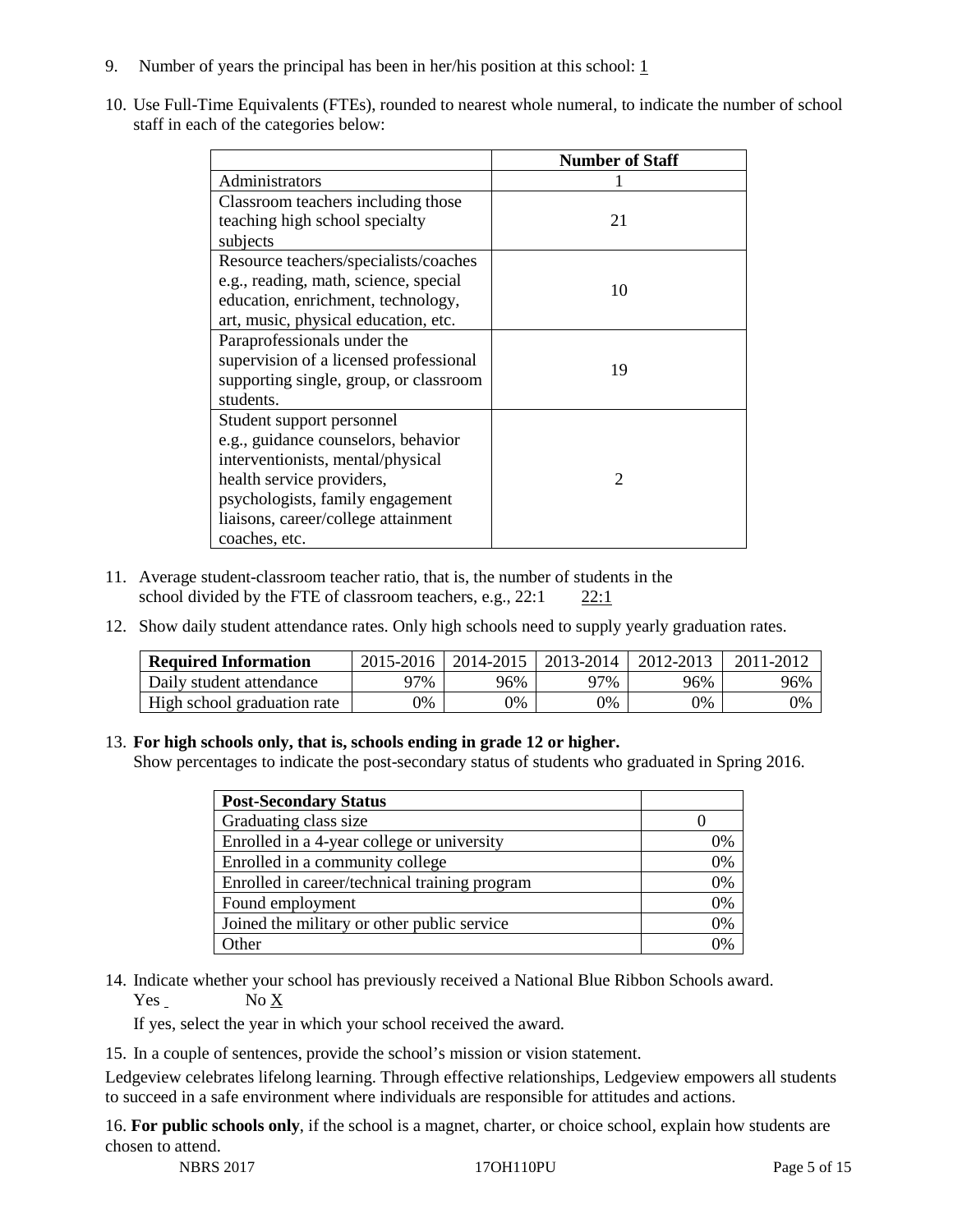# **PART III – SUMMARY**

Ledgeview is one of three K-4 elementary buildings in the Nordonia Hills City Schools. Our district is comprised of five different communities: Northfield Village, Northfield Center, Macedonia, Sagamore Hills and sections of Boston Heights. The district's name is a portmanteau drawn from portions of the names of the communities it serves. In the past, the distinct personalities of the communities Nordonia serves caused divisions that impacted the school. Redistricting efforts at the elementary school level have led to a blending of students from the different communities in each of the three buildings. The personal relationships formed between the families and students through their education at the elementary schools have helped to create a united Nordonia community.

Ledgeview Elementary houses 471 students in grades K-4. We are located in Macedonia, Ohio but serve students from Northfield Village and Northfield Center as well. Ledgeview is a primarily middle class suburban community. Our student population is reflective of the diversity in our community both ethnically and economically. While Macedonia is primarily middle class, Ledgeview is home to students of many different economic and ethnicities. Exposure to different ethnic and economic backgrounds has given all of our students an opportunity to learn about the diverse world we live in through interactions with their peers.

Ledgeview's mission statement says "Ledgeview recognizes, honors and celebrates lifelong learning. Through highly effective relationships, Ledgeview empowers all students to succeed in a safe, secure and respectful environment where every individual is responsible for positive attitudes and actions." This mission statement touches on some of the key strategies we believe are fundamental to our students' success: strong relationships, a supportive school climate that promotes academic and social growth, and helping our students develop their personal commitment to their education.

Our commitment to relationships and a positive school climate starts at the school door. Each day our staff members greet our students as they enter the building from the busses and car pool. The friendly cafeteria staff is ready with breakfast for our students each morning and our students are greeted with smiles and hugs from their teachers. Our office staff does an exceptional job creating warm and caring relationships with our students, families and staff. Thanks to their dedication, our main office is a welcoming central hub that effectively and efficiently keeps our school running. Our academic day starts with student led announcements. Each day the whole school joins together to say the Pledge of Allegiance and recite our Whole Brain school rules:

Rule #1 Follow directions quickly and quietly

Rule #2 Raise your hand for permission to speak

Rule #3 Raise your hand for permission to leave your seat

Rule #4 Make SMART choices!

Rule #5 Keep your dear teacher happy!

These simple school rules promote and reinforce pro-social behavior in student friendly terminology each day. Students' birthdays are part of the daily announcements and each student receives a birthday postcard handwritten by the principal when they come down to have their picture taken. On Warm and Fuzzy Wednesday, Thinking Thursday, and Funny Friday office staff members are featured on the announcements to help build recognition as the basis for ongoing relationships with our students.

Our commitment to relationships is evident among the staff members. Ledgeview has a long-standing history of collaboration and teaming. Each week grade level teams are given time beyond their normal planning time to meet to discuss assessment data, student needs and to plan together. This collaboration has led to many successful innovations that have contributed to a positive school climate and academic success like Whole Brain Learning, and What I Need (WIN) period. Grade level and school traditions have also emerged from the collaborative relationships among the staff members. Our annual Veterans Day celebration, literary pumpkin decorating contest, gingerbread house decoration and grandparent's day are examples of Ledgeview traditions started by our staff members.

The Ledgeview Parent Teacher Association (PTA) also believes in the power of positive relationships and lifelong learning. They support our students, families and teachers through student-centered activities and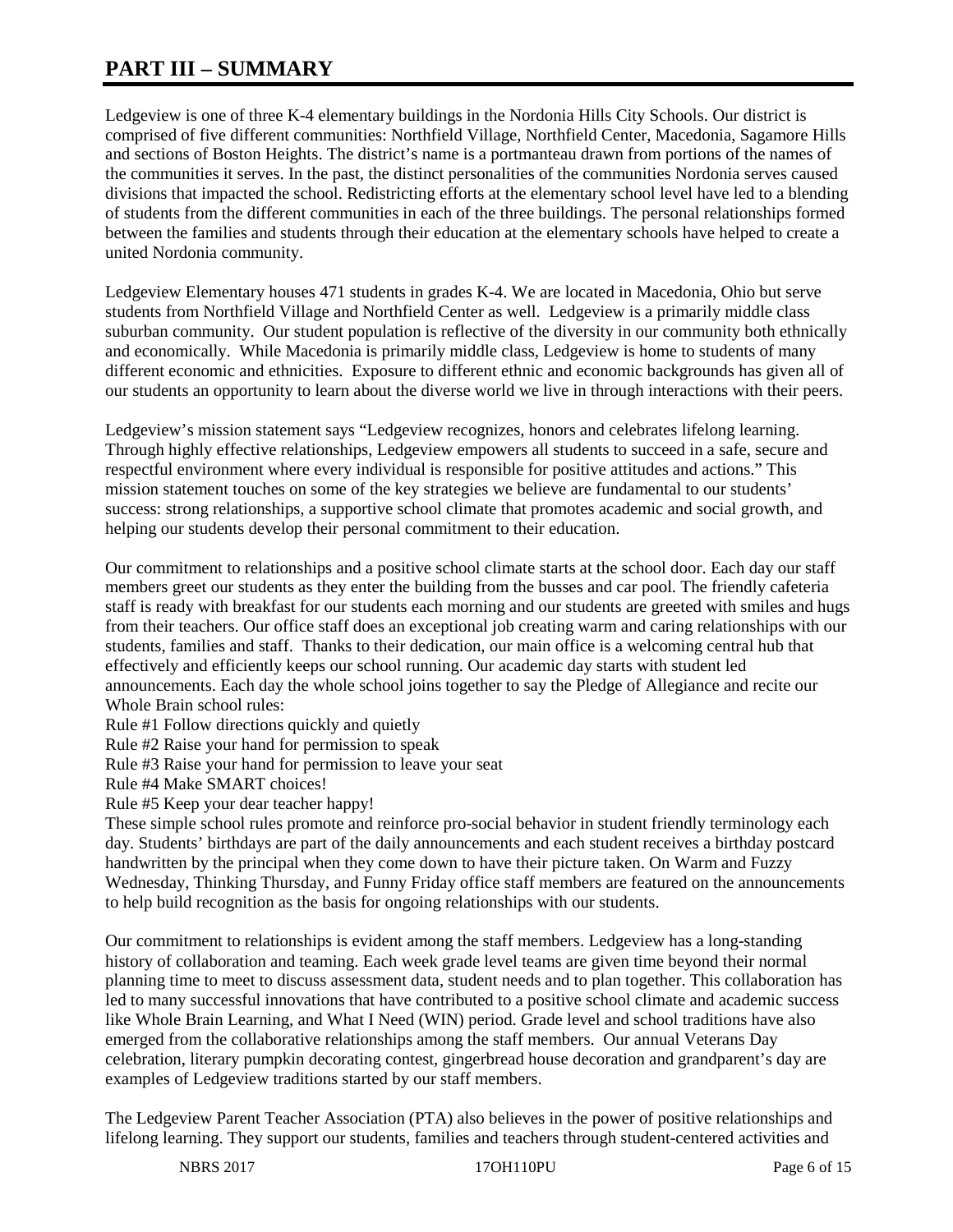fund raising. Our teachers receive financial support for supplies to support educational initiatives in their classrooms such as mice for Chromebooks and classroom library books. Our students benefit from author visits, assemblies, and book fairs. Our families have many opportunities to create lasting memories through the variety of family friendly events planned by the PTA like Family Night at Fun'N'Stuff, ice cream socials, father/daughter and mother/son events and more.

Ledgeview Elementary is a vital pillar of the communities it serves. We understand the importance of our role, not only as a place to educate children but also as ambassadors for the Nordonia Hills City School and the Nordonia community. The success of our academic programs depends on the continued development of our relationships. Ledgeview has a historical commitment to families we welcome into our school each day and consistently targets ways to create new connections while strengthening established programming.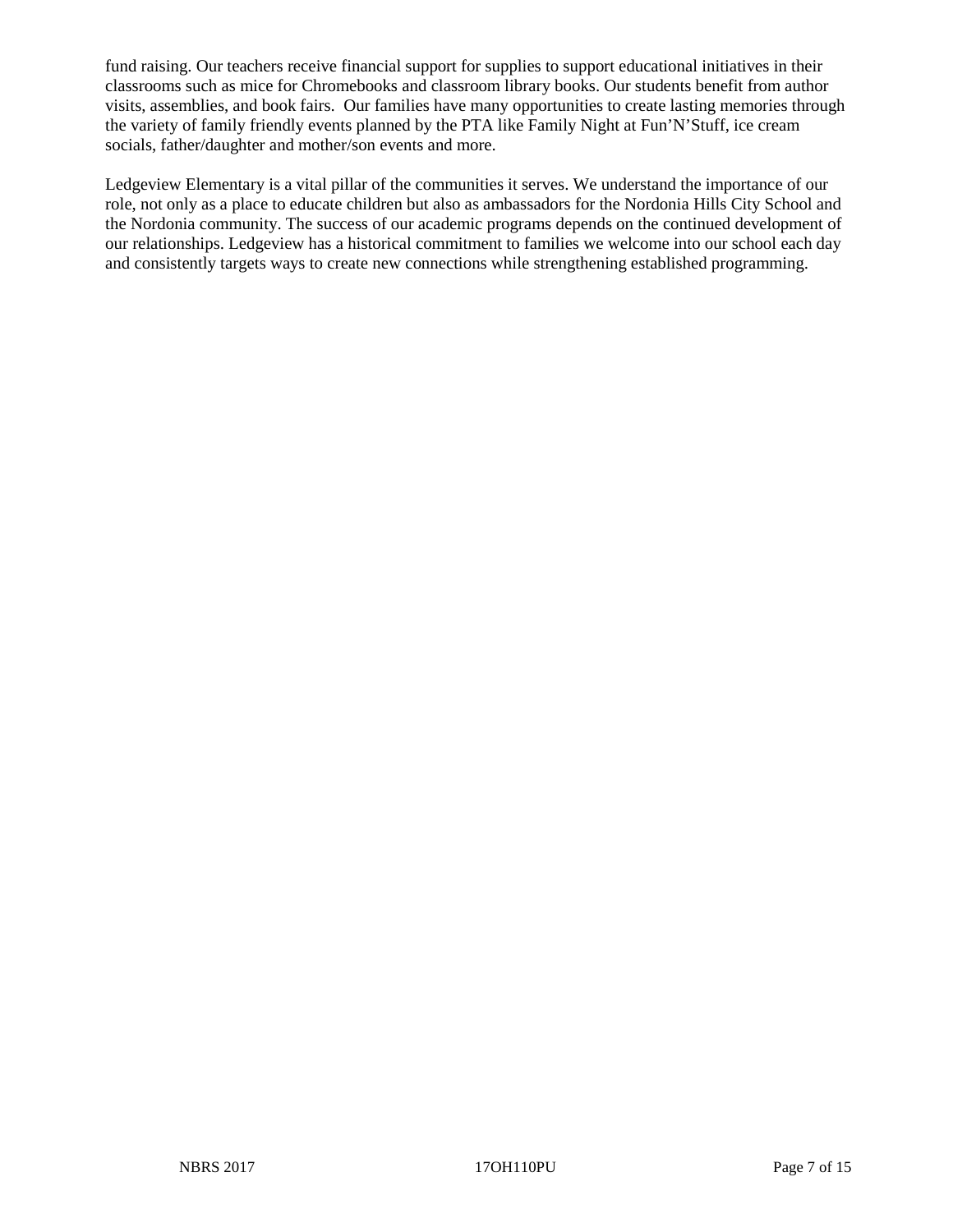# **1. Core Curriculum:**

Ledgeview Elementary uses a foundational approach for all of our instruction. We start with standards based instruction. We insure students understand the specific goal and purpose for the lesson through "I can" statements. We use authentic diagnostic and formative assessments to understand our students' learning strengths and needs. Our teachers then use these ongoing assessment data to continually craft appropriate lessons to meet our students' changing needs as they learn and grow through instruction.

Our teachers use the Jossey-Bass framework to guide their instruction. This framework for teaching requires students to think, analyze, problem solve, and make meaning of what they read. Ledgeview teachers also use the four components of teaching for understanding: generative topics, understanding goals, performances of understanding, and ongoing assessment.

# English Language Arts

As an elementary school we are highly cognizant of the importance of the foundational learning in reading that we provide. We understand that our students' ability to read, comprehend and analyze a range of texts will have a profound impact on their future academic success in all areas. Accordingly, we have embedded our science, social studies and parts of our math curriculums into our literacy framework.

The Jossey-Bass framework serves as the guideposts for Guided Reading and skills-based activities, that form the foundation of our reading program. In our leveled guided reading groups our students learn foundational skills, close reading strategies, text annotation, and text analysis skills. Our skills based learning centers and tasks allow students to benefit from mixed ability grouping as well. Our teachers use traditional learning tasks combined with computer-based adaptive programs, such as Lexia and ScootPad, to provide a wide range of targeted learning opportunities for the students we serve. Time for independent reading is also incorporated into our classrooms and we use Accelerated Reader to encourage and support our students' independent reading.

### Math

Our district's adopted math program is Everyday Math. Everyday Math is a Common Core standards based program that utilizes a spiral curriculum approach to learning. The incremental learning approach used in Everyday Math has been shown, through research, to be a highly effective learning strategy when compared to massed learning. This ideology mirrors our approach to teaching reading. Everyday Math also teaches students a multi-strategy approach to learning. Using a multi-strategy approach teaches flexible thinking, provides multiple perspectives that support different learning styles, and helps students develop a deeper understanding of how numbers function in their various relationships to one another.

In addition to our use of Everyday Math we also use other building wide practices to engage our students in mathematical thinking and practice. At the building level we recently incorporated explicit teaching and recognition of the 8 Mathematical Practices into our instruction. Our goal is to help our students understand the overarching themes of mathematical thinking and practices to bring a more cohesive perspective to the spiral curriculum provided in Everyday Math. Our teachers also incorporate computer programs that are adaptive to students' individual needs and areas of curricular focus by using First In Math and ScootPad in their daily instruction.

# Science

Science is a natural area of interest for our students as they learn about and make sense of the world around them. Our students' learning in science is supported through a combination of reading and integrated learning activities. Reading in the science curriculum is integrated with our informational text and writing standards. This is done in a variety of ways, such as the use of short, leveled scientific texts in Guided Reading, whole group analysis of text, use of common core exemplar texts, and science based writing activities. Student learning is also supported with hands on learning activities, field trips, lessons in the outdoor learning center, and our annual COSI assembly.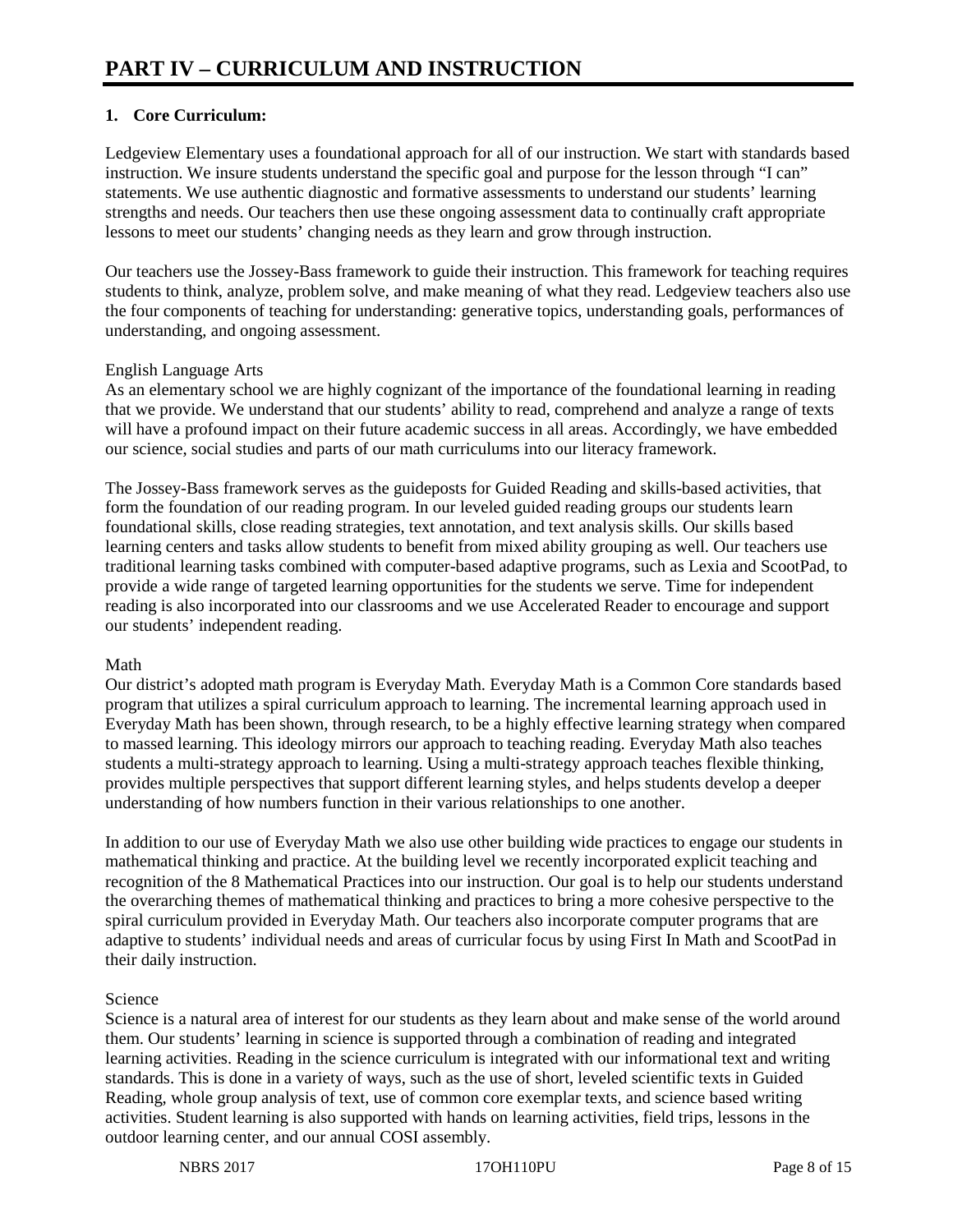## Social Studies

Much like science, our social studies curriculum is supported through a combination of reading and integrated learning activities. Students learn about the world on the local, national and international levels through texts integrated into the curriculum. Students also complete a variety of integrated learning activities at different grade levels. For example third grade students complete an economics project where they learn about small business then plan and produce a product which will be sold to other students. Our second grade team integrates many of the social studies standards into their annual Living Museum project.

# **2. Other Curriculum Areas:**

Ledgeview supports our students' learning in art, physical education, music, library and Second Step to help create well-rounded students with an enhanced understanding of their interests, skills and the possibilities of the world around them. Art, Music, PE and Library are offered to all of our K-4 students. Co-curricular classes are 40 minutes in length and are offered in a four-day rotating schedule. Students also meet with each teacher for an additional class period once every two weeks in the afternoon.

# PE

The physical education program gives our students a unique opportunity to improve their bodies and minds. Students are able to learn and grow in the psychomotor, cognitive and affective learning domains. We follow and utilize the state of Ohio PE standards. This allows us to create a diverse curriculum that includes: gymnastics, dance, manipulative and locomotor skills, team sports, nutrition, and fitness components - among others. Students participate in developmentally appropriate games and activities in an inclusive environment that maximizes participation and student learning. Teamwork, cooperation, respect and a sense of togetherness are stressed. The ultimate goal of the PE program is to create healthy, well-informed students who become life-long movers.

### Art

Our art program seeks to develop our students' fine motor skills, enhance their visual understanding of the world and teach all elements of art as a platform for deeper understanding and celebrates diversity. Our school produces a digital portfolio through uploaded photographs of all artwork produced by our students. The art program uses a combination of individual, group and community projects often incorporating other areas of learning such as Math, Science, Social Studies and Language Arts. The program also seeks to meet the needs of all of our learners through enrichment opportunities and adapted art lessons. Our students' work has been commissioned and purchased by several corporations including Akron Children's Hospital. Our program also utilizes partnerships in art that have been formed through One World Art exchange, art shows and high school collaborations.

### Music

Ledgeview music students participate in Quaver's Marvelous World of Music curriculum, which follows the state and national standards of music. This program is designed to help students see musical connections to math, language, history, reading, and science. Language, both English and other languages, such as Italian, are used daily through the use of music terminology. World history is an important part of music. Students study the different periods of music and composers from all parts of the world. Music students practice reading standards by reading left to right, encoding rhythms to notation, and decoding notation into performance. Students are regularly learning and experience science in the music classroom by discussing how sound production is vibration, and how longer sound waves produce low pitches and shorter waves produce higher pitches. Students experience world music, live demonstrations of instruments and peer demonstrations of accurate singing models. Quaver gives our third and fourth grade students, who have 1:1 Chromebooks, the ability to access music curriculum activities at home along with practice accompaniments for their recorder selections.

# Library

The library media center at Ledgeview collects, organizes, and facilitates access to information resources in many formats. We support teaching, learning, and research in a collaborative learning environment. A focus is placed on enhancing information and media literacy skills to assist students in becoming effective users of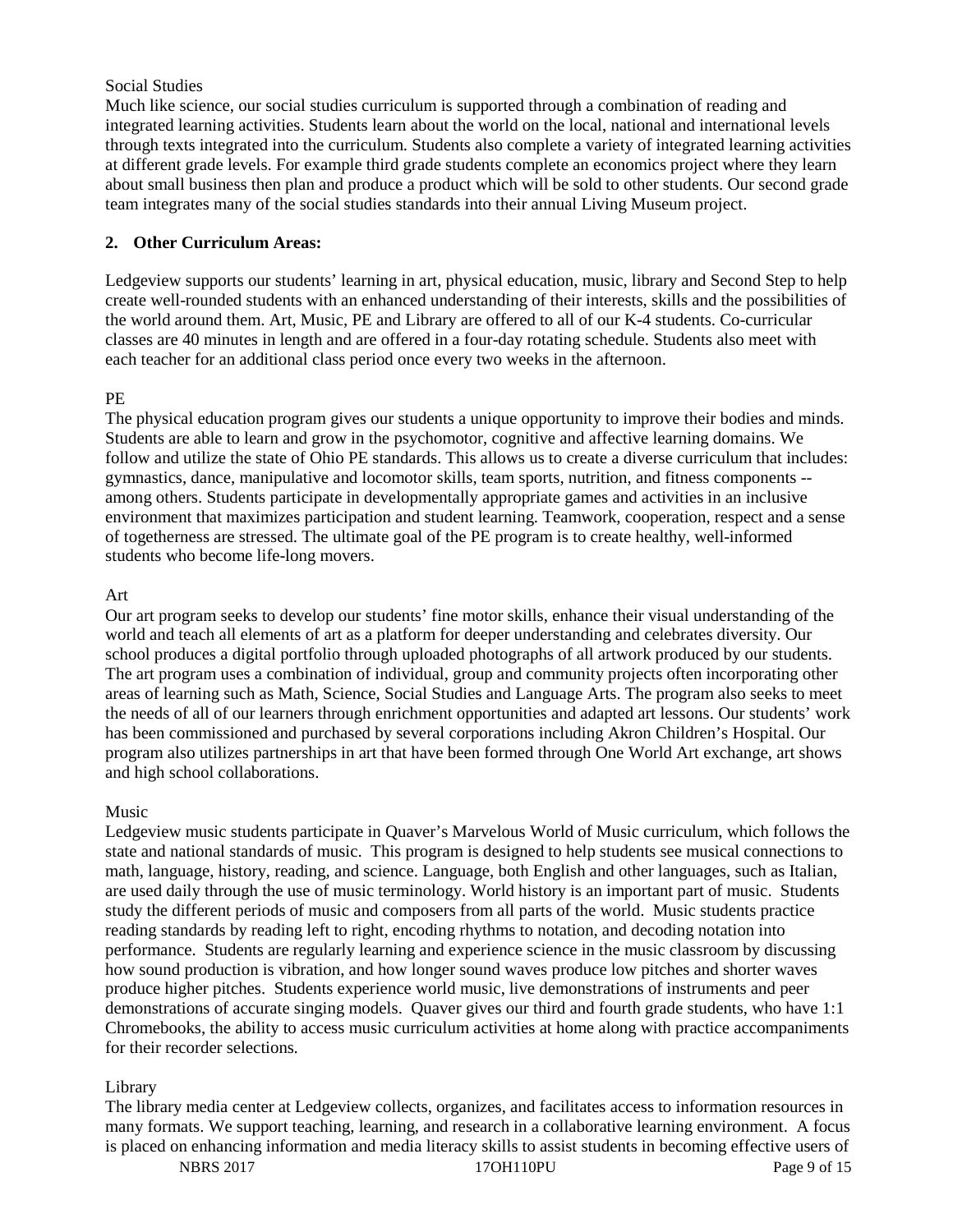ideas and information for the 21st century. Our library supports literacy and comprehension skills by cultivating a range of differentiated materials for our collection. We circulate approximately 19,000 books annually. Library instruction focuses on key skills that include utilization of library foundational skills and organization, story elements, nonfiction research, author studies, and genre-focused book studies. There is a focus on reading for enjoyment as well as reading for a purpose and the library environment is continually evolving to meet our students' needs.

# Second Step

Second Step is a research based, social emotional learning curriculum that focuses on the areas of skills for learning, empathy, emotion management, and problem solving. Second Step is included in the co-curricular schedule to help our students learn key social/emotional skills that, when utilized, help students regulate their emotions and reactions with their peers in the classroom. Students are introduced to the main concepts through a variety of interactive methods, including songs, videos, and role-play. Students meet for Second Step once every two weeks as part of the afternoon co-curricular schedule.

# **3. Instructional Methods, Interventions, and Assessments:**

Ledgeview Elementary uses many different researched based practices to provide all of our students with strong academic program. Our goal is to foster flexible learning environments that meet students where they are and help build their academic capacity. There is an emphasis on instructional practices that consider each child individually then create appropriate learning experiences that are academically and personally engaging.

Ledgeview Elementary uses tiered instructional practices across the curriculum that use both ability based grouping and mixed ability skill based learning. To meet the needs of our learners there is an emphasis on presenting information in multiple modalities - using approaches like Whole Brain learning. We believe that learners grow through personal interaction with the lesson concepts. This translates into classroom practices that emphasize direct instruction interspersed with peer-to-peer interaction in the forms of: discussion, questioning and group activities to keep students actively involved in the evolution of their learning experiences. Some examples of these types of learning experience are Genius Hour in fourth grade, Envision for our third grade students, the Living Museum project in second grade, habitat reports for our first grade students, and the hundred-day museum and fashion show for kindergarten students.

Data are an important indicator for our students' learning. They are the basis for our decisionmaking. Diagnostic, formative and summative assessments are differentiated at all grade levels to ensure students have the opportunity to express their learning in ways that reflect the demands of the standards while allowing for students individuality. We use common assessments, district wide Student Learning Objectives (SLOs), STAR Early Literacy, STAR Reading and Math, Leveled Literacy Instruction (LLI) and AimsWeb to assess students learning. A combination of these measures is utilized to provide immediate and timely feedback so the intensity and specificity of supports/intervention can be proactively implemented, increasing the likelihood of improving student outcomes. To make use of the data gathered, Ledgeview has instituted a formal no new instructions period into the school day to allow teachers, and other support personnel, to provide interventions, set up additional practice, or enrichment activities for our students.

For students at risk, Ledgeview Elementary works within the Response to Intervention (RtI) framework. Assessments that are broad based assessment of competence, sensitive to small increments of growth, correlated/predictive of later academic competence, with known rates of improvements are utilized as the basis to move students up and down the tiers of intervention. Teacher teams meet with the building principal, school counselor, school psychologist and other school support personnel to review individual students' progress. The team tracks the progress of students at risk by evaluating their progress on assessments, class work, and response to supplemental interventions that have been in place. Student's individual intervention plans are revisited and revised as needed based on all of the data gathered determined by progress monitoring data.

Technology is embraced across the curriculum. Every classroom has a Smartboard and document camera. This hardware provides whole class access to online resources, student projects and presentations, and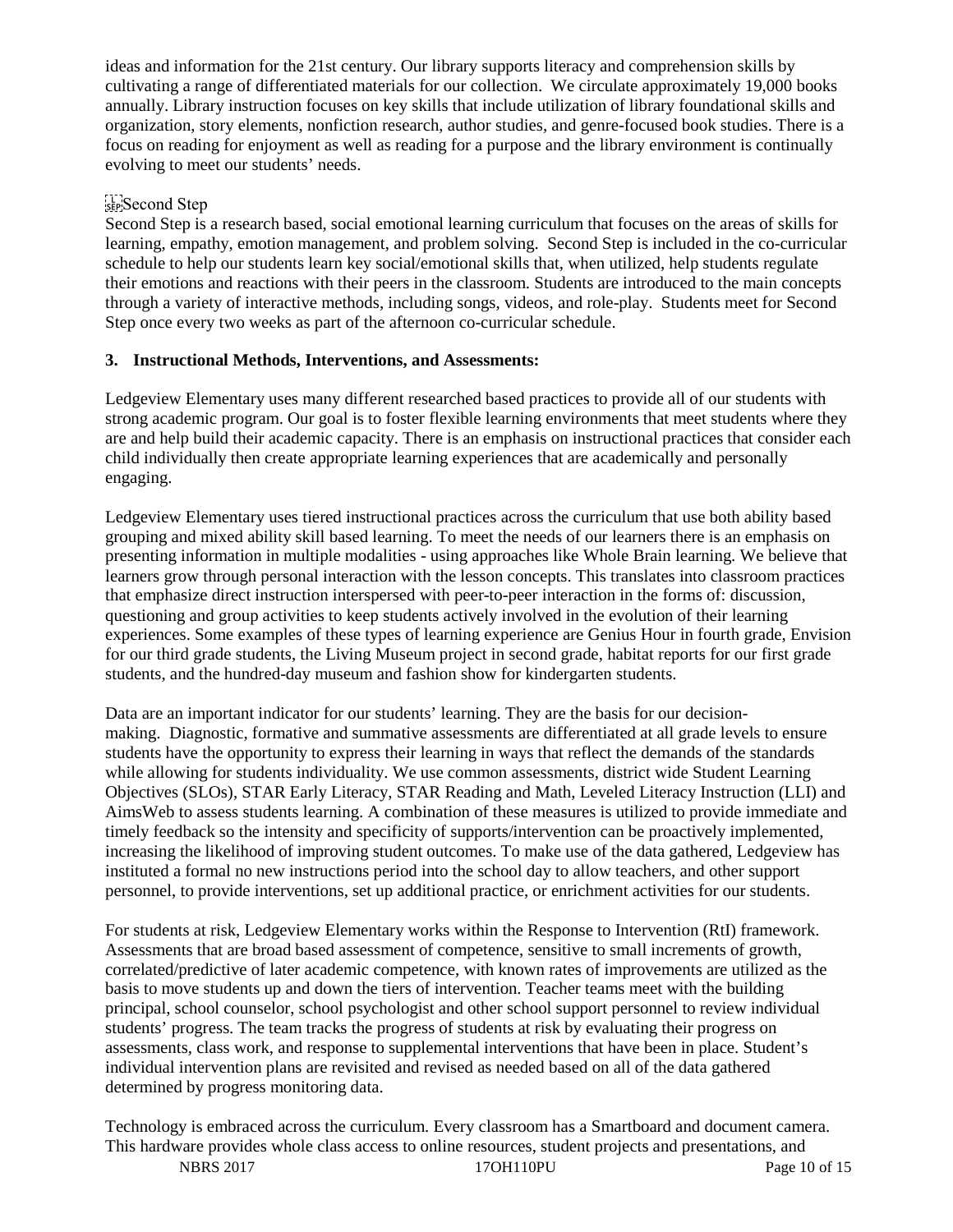creates opportunities for collaborative problem solving. All grade levels have access to 1:1 technology. Students in kindergarten through second grade can use the computer lab, class sets of iPads, or Chromebook carts. Third and fourth grade students are assigned their own Chromebook for home and school use. All grade levels first through fourth grade have integrated First in Math and Accelerated Reader into their learning day. Additionally grades K-2 use Lexia and grades 3-4 use ScootPad to integrate computer adaptive learning opportunities.

To address the achievement gap between students with disabilities versus their non-disabled peers, our team of intervention specialists work closely with each other and the classroom teachers. Student rosters are fluid amongst the intervention specialists so that instructional specialization and programmatic expertise can be capitalized upon (e.g. a student will work with the intervention specialist who is skilled with the Wilson Reading Program even if that student isn't specifically assigned to that intervention specialist). Intervention specialist and classroom teacher partnerships focus on instruction that aligns students' academic needs with grade level expectations. They carefully schedule services and supports to maximize the time that students with disabilities are in the least restrictive environment receiving grade level instruction and optimize access to the curriculum using modifications and accommodations to meet students' individualized learning needs.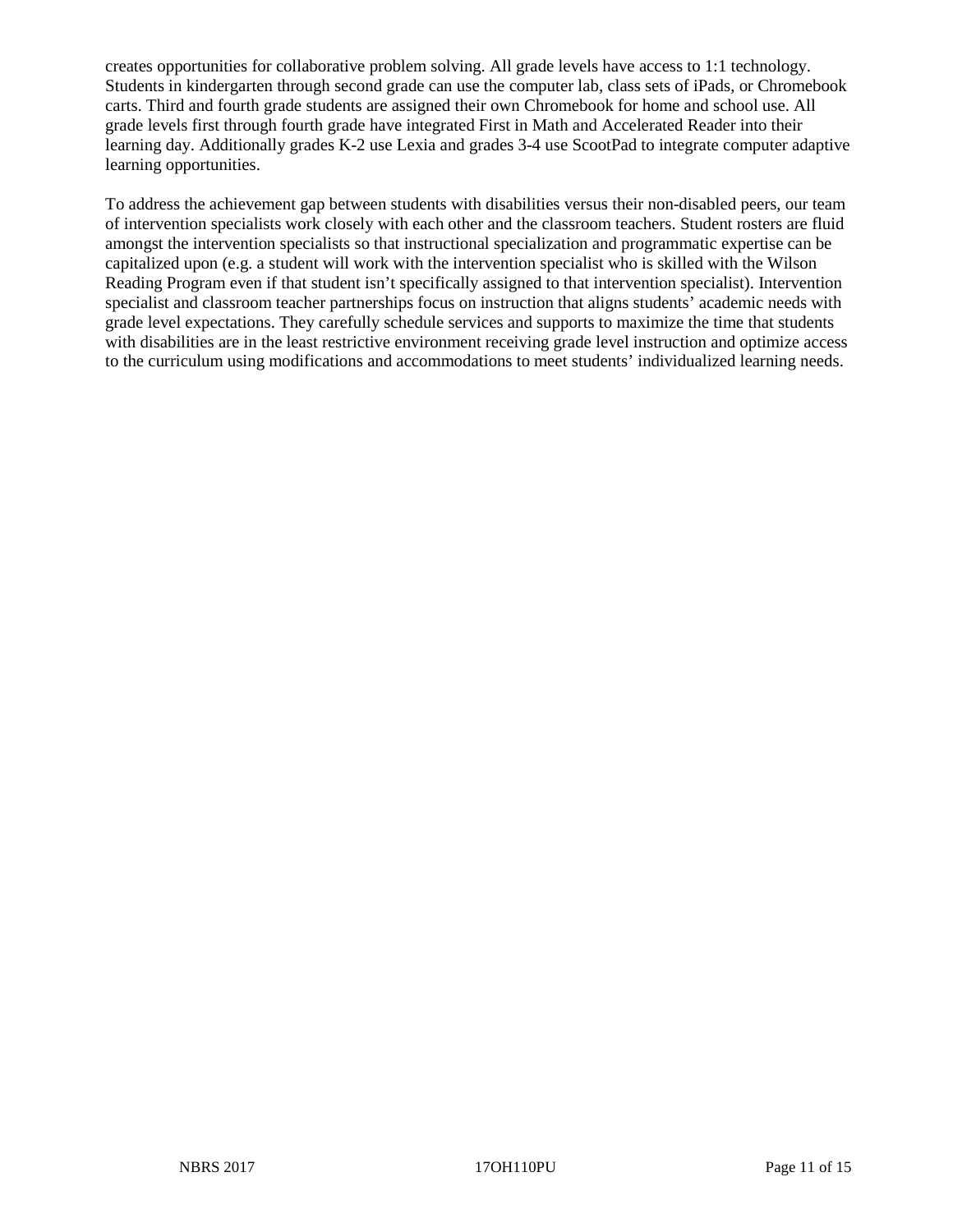# **1. School Climate/Culture:**

Ledgeview Elementary is dedicated to creating an environment where all students feel that they are a valued part of the educational community. Our staff, from our support staff to the administration, works to develop positive relationships with our students. There is a concerted effort to engage our students in dialogue about their education. This year we completed work on a goal to engage students in their academic progress through teacher supported goal setting and teaching students to look at data to gauge their progress. Students' academic development is delivered in student- centered ways that take students needs and interests into consideration through programs like Genius Hour. Students are given opportunities to show leadership through Safety Patrol, the Student Leadership Team, student jobs and Student Council. The staff is also involved in creating opportunities for fun throughout the school year with activities like weekly trivia, book character pumpkin decorating contest, Right to Read week, 100's Day Fashion Show and the PE question of the day.

Ledgeview Elementary has crafted our classroom instruction to help our students understand what they are learning by using clear learning targets combined with student-centered instruction. This year the building implemented a building-wide no new instruction period to allow for students to receive supports and extension activities without missing regular instruction, called WIN (What I Need) time. We support our students' social and emotional growth through bi-weekly Second Step lessons, targeted support groups, and Zones of Regulation. This year, the fourth grade students completed a student driven service project to earn money for and make fleece blankets and pillows for the Emergency Assistance Center. Looking forward we will be implementing a school wide student recognition system using brag tags. This is a direct result of feedback from the student leadership team who have asked for more recognition opportunities for students who are doing the right things.

Teacher input into the decision making process is highly valued in the Nordonia Hills City School District. Teachers provide guidance through our Building Leadership Team (BLT) and Team Leaders (one representative from each grade level). The BLT interprets data, problem solves ways to address the building's growth needs, and serves as a conduit between the building staff and upper administration. This vertical communication ensures that the staffs' concerns and needs are heard and addressed effectively by their peers. Team Leaders represent the Ledgeview staff in monthly meetings with the Director of Curriculum and Instruction. The Team Leaders from all three elementary schools meet with the Director to give their input regarding: curricular decisions, provide information regarding building practices, and create a communication loop between the grade level teams and all of the building members.

### **2. Engaging Families and Community:**

Engaging families and the community to support our students learning is an important and ongoing goal for the staff at Ledgeview Elementary. Our staff works with families throughout the year to create opportunities for parents and families to become involved in their child's education. At the building level we host a Meet and Greet event for families to drop off supplies and meet their child's teacher prior to the beginning of the school year. Early in the fall families are invited back for Curriculum Night to inform them what students will be learning throughout the year. Teachers regularly meet with families to conference about students' needs outside of the scheduled conference times. We also meet with families through the Intervention Assistance Team (IAT) to address a variety of student needs. Through the IAT process; we meet to create collaborative goals, outline action steps for all team members, and check in on student progress towards the goals.

Our classroom teachers are proactive in creating opportunities for family involvement in the classroom. Family members can volunteer on a regular basis or come in for special events. All grade levels have programs designed to invite families in to enjoy learning opportunities with their children or watch students demonstrate their learning. Some examples of these events include Genius Hour presentations, the Living Museum and the Hundreds Day Fashion Show. Our teachers communicate with families on a regular basis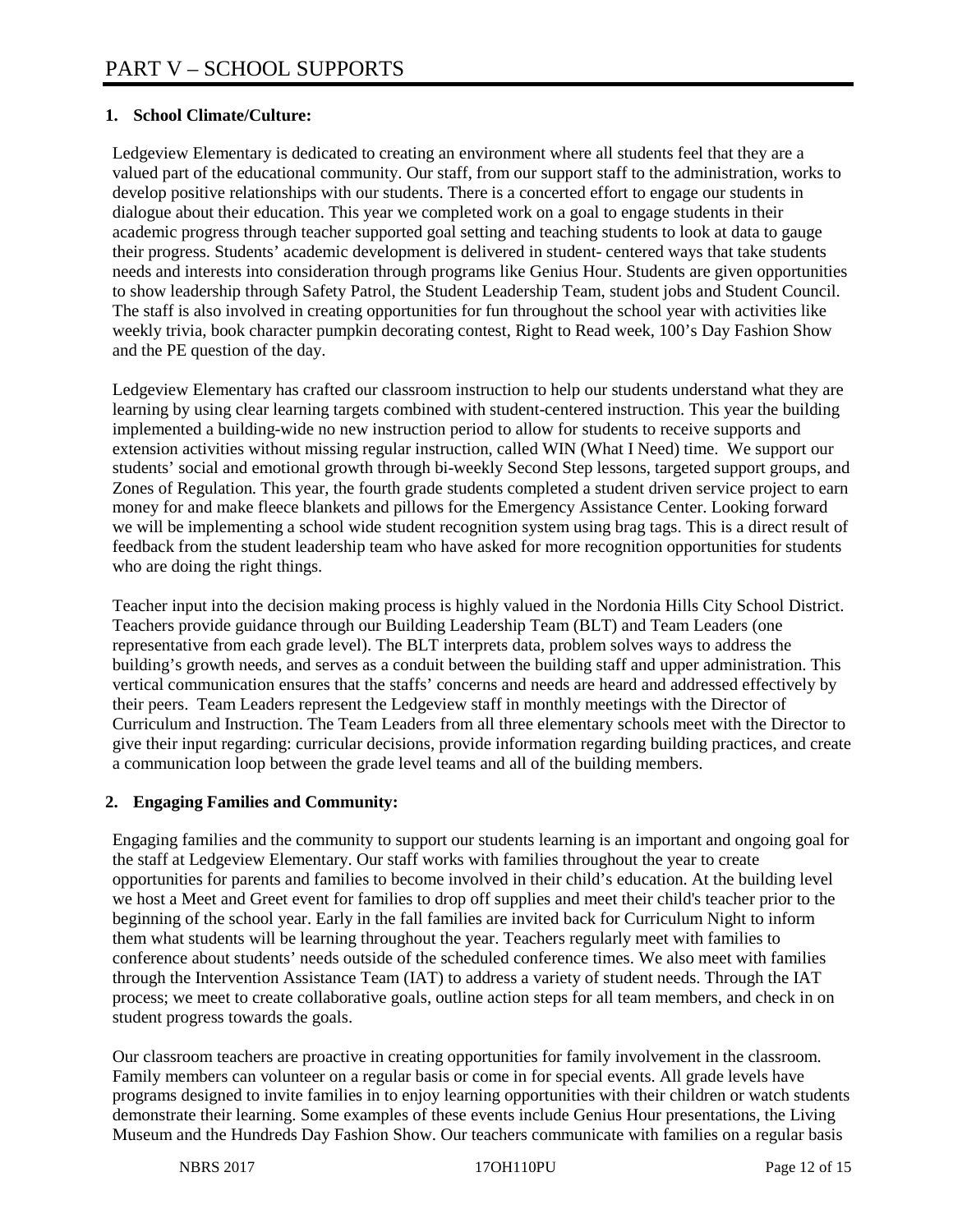using: classroom newsletters, Remind, Bloomz, as well as email and phone calls. These activities and communication draw families into our school and create relationships that positively impact student growth.

Nordonia is in the process of creating a Readiness Coalition through the Summit Educational Initiative. The goal of the program is to strengthen ties between area preschools and the district. We will be looking at ways to combine our resources and knowledge to improve academic, social and emotional outcomes for our students. Ledgeview also involves our students in outreach programs to help our community members such as our annual Veterans Day Program, Holiday Food Drive, Pennies for Patients, and other fundraising activities.

The Ledgeview PTA supports family and community relationships through many of the activities it hosts. They engage in an active effort to connect families to school events through their Facebook page. The PTA has been instrumental creating and sustaining events to engage families. They have brought in: visiting authors, book fairs, family movie nights, and the Kindergartners Invite Someone Special (KISS) breakfast, to name only a few. The PTA held Race for Education two years in a row. Funds from this event were used to build a new playground and shade structure, which has been beneficial for our students and our community.

### **3. Professional Development:**

Professional development for teachers in Nordonia is primarily guided by a bottom-up approach to create professional development opportunities that meet the needs and interests of the teaching staff. The district's strategic plan was created by the District Leadership Team (DLT), which is comprised of teachers and administrators from across the district. This plan provides the blueprint for guiding professional development at the district and building levels and for individuals across the district.

Ledgeview teachers have scheduled weekly grade level team meeting times. This time allows grade level teams to interpret data, plan instruction and identify instructional needs. Information from the Teacher Based Teams (TBTs) is used to guide the Building Leadership Team's (BLT) discussions of Ledgeview's professional development needs. This process led to our building's focus in two areas for the current school year: education in and use of the 8 Mathematical Practices as part of math instruction and student goal setting and data collection. This year's BLT has presented information, provided materials and facilitated the implementation of these teacher-determined areas of focus.

At the district level, teachers are given eight in-service days scheduled at regular intervals throughout the school year. These in-service days are a combination of professional development and collaboration time for staff members. One of our recent in-service days capitalized on the expertise of our teaching staff. Our teachers led sessions focused on specific instructional strategies, technology integration and creating diverse classroom environments to support student learning. In addition to being able to choose sessions based on their interests and needs, this structure also gives our teachers opportunities to broaden their professional connections and learning communities across the district.

Plans for next year's professional development opportunities are already in progress. At the building level the BLT has determined that we will conduct a book study on The Power of Our Word with all staff members. Our staff works with students from diverse backgrounds and social expectations. They have found that managing student/student and student/teacher relationships have taken time away from academic instruction. Our goals for the book study is to create a common understanding of the impact adult language has on students' social, emotional and academic development and to create common expectations for adult language to help our students grow. At the district level we will be revisiting the Formative Instructional Practice (FIP) modules. FIP is a research based plan for deconstructing standards, formulating appropriate assessments to inform instruction and providing students with targeted feedback designed to improve students' learning.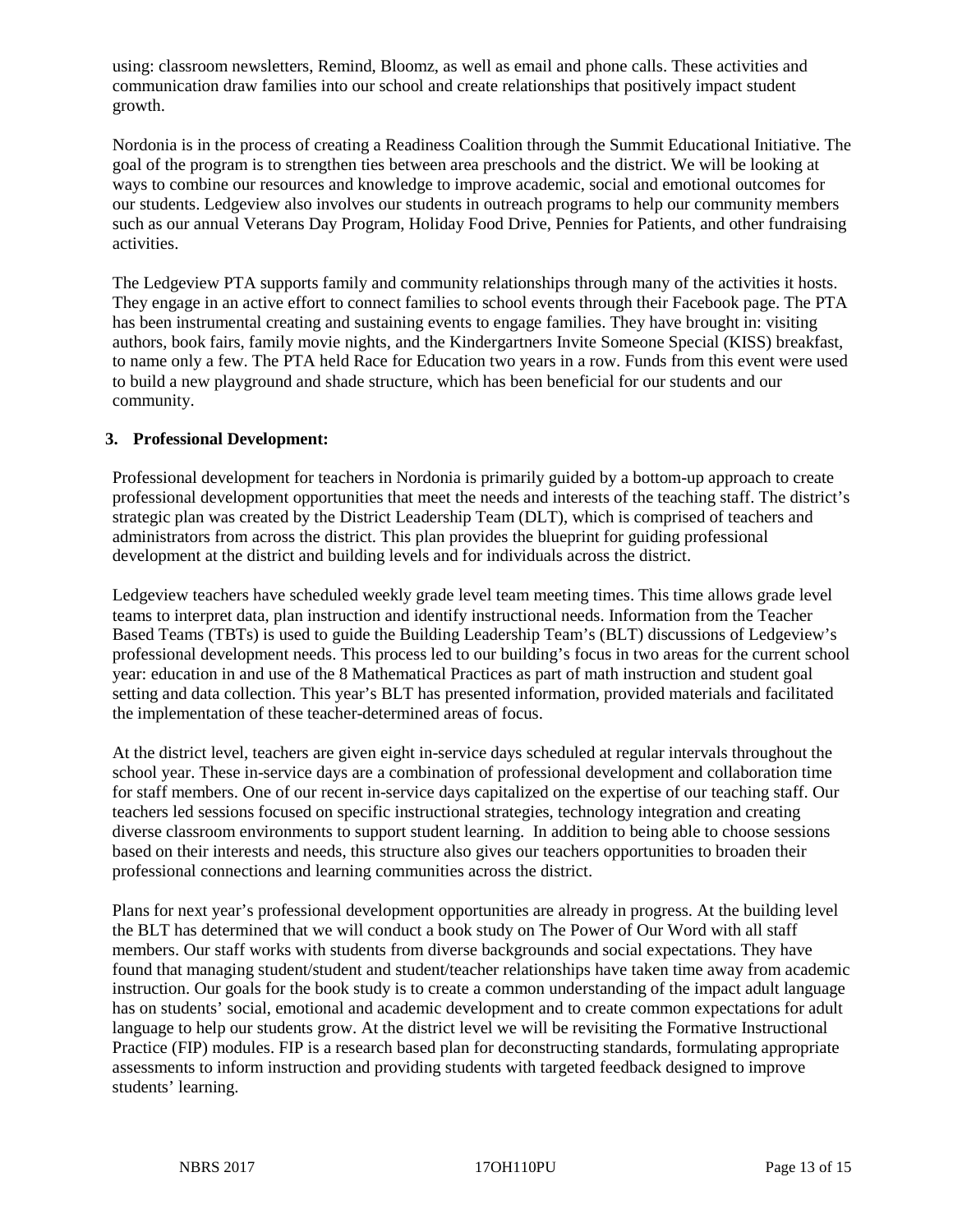### **4. School Leadership:**

All of our Ledgeview staff members are in leadership roles in some capacity throughout the school day. This is reflected in the distributed leadership philosophy that has sustained student and staff growth at Ledgeview through recent changes in building leadership.

Staff leadership starts with our teacher teams. Grade level teams are scheduled to meet weekly to plan instruction, review data and work together to develop educational programming. The grade level teams each provide input and feedback through their representation to two key leadership teams. The team leaders from each grade level meet with the Director of Curriculum and Instruction on a monthly basis, along with the team leaders from Northfield and Rushwood to ensure vertical alignment throughout the district's elementary buildings. These monthly meeting provide teachers with direct input on curriculum based decisions, materials acquisition and housekeeping items that impact their daily classroom activities. Each grade level team at Ledgeview also has a representative on the Building Leadership Team (BLT). The BLT works together, along with the building principal, school psychologist and school counselor, to interpret student achievement data and plan professional development, based on building level needs. Members of the Ledgeview BLT also serve on the District Leadership Team. This group looks at district level data, seeks ways to improve instruction for students and aligns professional development to the district's strategic plan.

Teacher leadership is also a key component of Ledgeview's efforts to improve individual student outcomes through involvement in Response to Intervention and the Intervention Assistance Team (IAT). Grade level teams meet with the principal, school counselor, and school psychologist to identify and intervene with students at risk, based on data and teacher expertise. Teachers are also key players in taking individual students to IAT. Through this process, improvement goals are developed in conjunction with students' families, the principal, school counselor, school psychologist and an array of other educational personnel, to help students be successful in school.

One of the goals of the current building leadership is the future development the whole staff's understanding of the impact of positive leadership throughout the building. The first step is to conduct a book study on The Power of Our Word with all staff members. Once we have created a common understanding of the impact adult language has on students, and have created common expectations for adult language, we will go through a formal Positive Behavioral Intervention and Support (PBIS) process. Through the PBIS process we will involve a wide base of stakeholders in crafting and supporting a plan for success focused on school climate to support our students social and emotional needs.